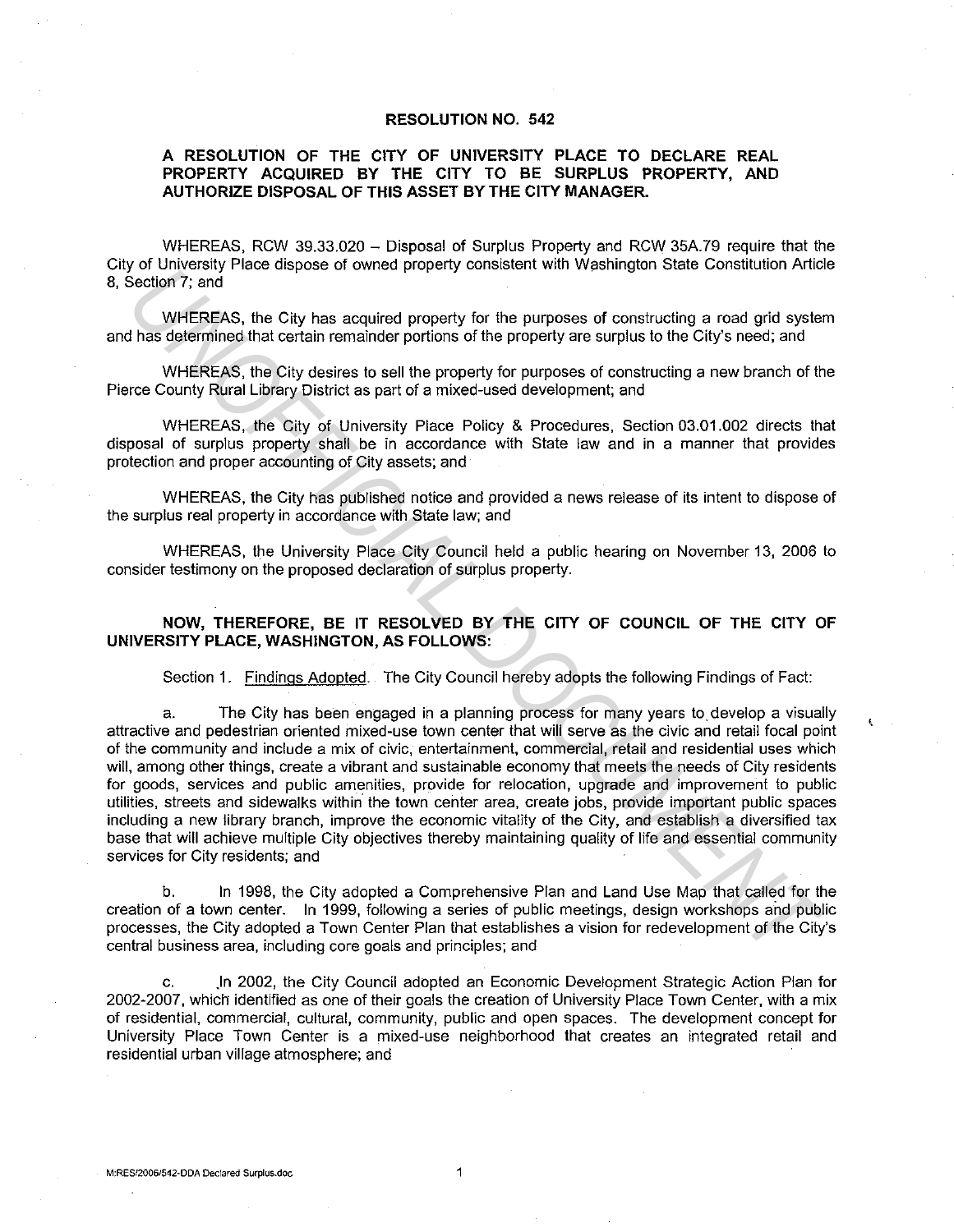d. The City Council adopted amendments to the Comprehensive Plan and adopted amendments to the Zoning Code providing for a Town Center overlay zone to accommodate a substantial planned residential civic and retail center in the City; and

e. To accomplish the City's Comprehensive Plan Goals and its vision for the Town Center Zone, the City acquired several parcels of real property for the purpose of constructing public improvements to support development within the town center. Such improvements include public parking, a road grid system and associated sidewalks and frontage improvements, and utility improvements, as well as a public plaza and open space and other public amenities.

f. As a part of that acquisition, the City acquired property from the Pierce County Rural Library District and in an agreement for that acquisition, agreed to provide the District with a new library within the town center, intended to be as a part of a mixed use development.

g. Also as a part of that acquisition, the City acquired three parcels of real property (022015- 2-212; 022015-2-214, and 022015-2-020) for the purpose of constructing Larson Lane as part of a road grid system within the Town Center zone for the alleviation of traffic congestion. The City has since established a preliminary design for the road system and associated public improvements. *United that acquisition, the City sequired property from the Pierce County Run<br>
In As a part of that acquisition, the City sequired property from the Pierce County Run<br>
Inch the town center, included to be as a part of th* 

h. The City has determined upon completion of the preliminary design, that portions of the acquired real property is surplus to its needs.

The City desires to sell the surplus property for the purpose of constructing a new branch of the Pierce County Rural Library District as part of a mixed-use condominium development in furtherance of the Comprehensive Plan and goals for a mixed-use town center.

Section 2. Declare Portions of Real Property to be Surplus. The real property as described in Exhibit A attached hereto and incorporated herein by reference is hereby declared surplus.

Section 3. Authorize the City Manager to Dispose of the Surplus Real Property. The City Manager is authorized to dispose of the surplus real property in a business-like manner.

Section 4. Effective Date. This Resolution shall take effect immediately upon adoption.

**ADOPTED BY THE CITY COUNCIL ON NOVEMBER 13, 2006** 

Gerald Gehring, Mayor

Sarah Ortiz, CMG, City Clerk

ATTEST: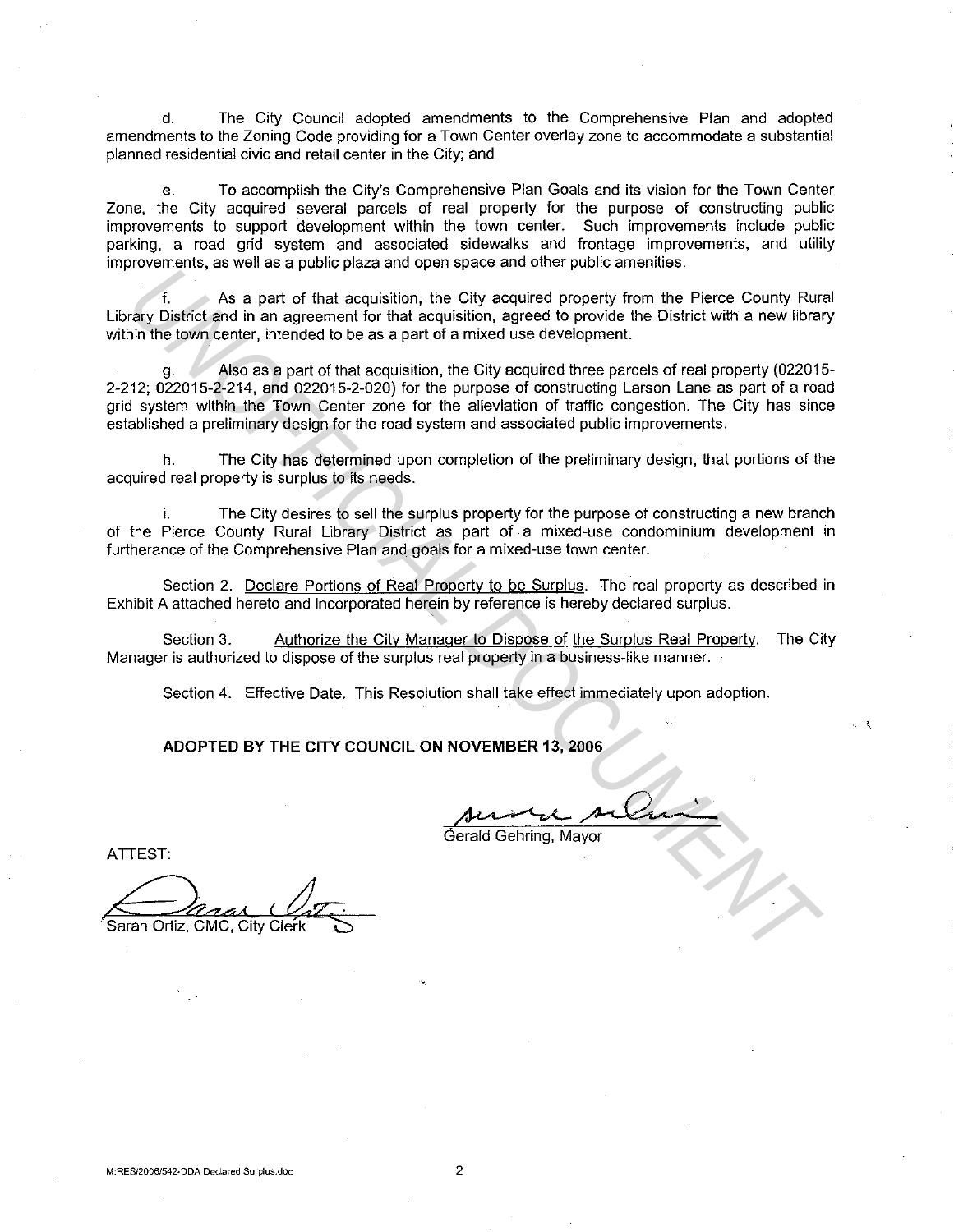## **CITY OF UNIVERSITY PLACE LEGAL DESCRIPTION PARCELS 13-16**

A PARCEL OF LAND LYING WITHIN THE NORTHWEST QUARTER OF SECTION 15, TOWNSHIP 20 NORTH, RANGE 2 EAST OF THE WILLAMETTE MERIDIAN, CITY OF UNIVERSITY PLACE, PIERCE COUNTY, WASHINGTON, AND MORE SPECIFICALLY DESCRIBED AS FOLLOWS:

COMMENCING AT THE NORTHEAST CORNER OF THE NORTHWEST QUARTER OF SAID SECTION 15:

THENCE SOUTH 00°26'36" WEST ALONG THE EAST LINE THEREOF 660.07 FEET;

THENCE SOUTH 89°34'29" WEST 41.50 FEET TO A POINT ON THE PROPOSED WESTERLY RIGHT OF WAY OF BRIDGEPORT WAY AND THE **POINT OF BEGINNING;** 

THENCE SOUTH 00°26'36" WEST, ALONG SAID PROPOSED RIGHT OF WAY, 294.82 FEET, TO THE BEGINNING OF A CURVE CONCAVE NORTHWESTERLY, HAVING A RADIUS OF 15.00 FEET;

THENCE SOUTHERWESTERLY AND CLOCKWISE, ALONG THE ARC OF SAID CURVE, THROUGH A CENTRAL ANGLE OF 89°03'44", A DISTANCE OF 23.32 FEET TO A POINT ON THE PROPOSED NORTHERLY RIGHT OF WAY OF LARSON LANE;

THENCE SOUTH 89°30'20" WEST, ALONG SAID PROPOSED RIGHT OF WAY, . 141.74FEET TO THE BEGINNING OF A CURVE, CONCAVE NORTHEASTERLY AND HAVING A RADIUS OF 28.00 FEET; UNIVERSITY PLACE, FIERCO CONTRAINSTORIES THE NORTHWEST CONTRACT CONTRACT CONTRACT CONTRACT CONTRACT CONTRACT CONTRACT CONTRACT CONTRACT CONTRACT THE NORTHWIST CONTRACT THE NORTHWIST CONTRACT THE NORTHWIST CONTRACT THE NORT

THENCE NORTHWESTERLY AND CLOCKWISE, ALONGTHE ARC OF SAID CURVE, THROUGH A CENTRAL ANGLE OF 90°54'29'', A DISTANCE OF 44.43 FEET TO A POINT ON THE PROPOSED EASTERLY RIGHT OF WAY OF LARSON LANE;

THENCE NORTH 00°24'49" EAST, ALONG SAID PROPOSED RIGHT OF WAY, 114.20 FEET, TO THE BEGINNING OF A CURVE, CONCAVE WESTERLY AND HAVING A RADIUS OF 144.00 FEET;

THENCE NORTHERLY AND COUNTERCLOCKWISE ALONG THE ARC OF SAID CURVE, THROUGH A CENTRAL ANGLE OF 01°09'29", A DISTANCE OF 2.91 FEET;

THENCE NORTH 02°10'02" WEST, ALONG SAID RIGHT OF WAY, 164.30 FEET; THENCE NORTH 89°34'29" EAST 192.52 FEET TO THE PROPOSED WESTERLY RIGHT OF WAY OF BRIDGEPORT WAY AND THE **POINT OF BEGINNING.**